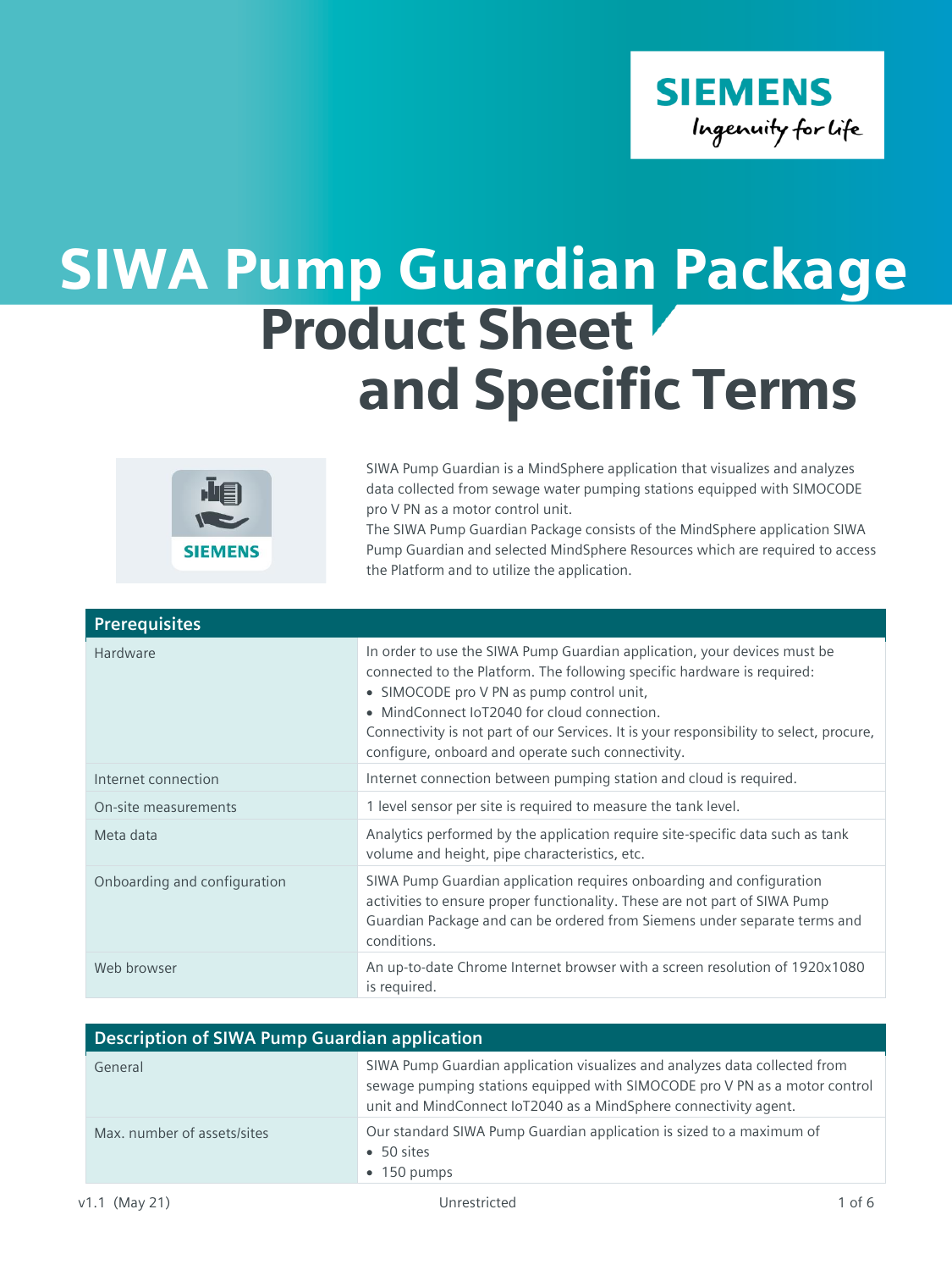|                         | • 5 pumps per site<br>Please contact Siemens Sales directly, if your ambition is to install SIWA Pump<br>Guardian for a higher number of sites / assets.<br>Sites with more than 5 pumps can be split into 2 or more sites.                                                                                                                                                                                                                                                                                                                                                                                                                                                                                                                                                                                                                                                                                           |
|-------------------------|-----------------------------------------------------------------------------------------------------------------------------------------------------------------------------------------------------------------------------------------------------------------------------------------------------------------------------------------------------------------------------------------------------------------------------------------------------------------------------------------------------------------------------------------------------------------------------------------------------------------------------------------------------------------------------------------------------------------------------------------------------------------------------------------------------------------------------------------------------------------------------------------------------------------------|
| Application permissions | This application is operated in data centers in the European Union and processes<br>the following data:<br>• Time series data which include the variables received from an asset within<br>defined continuous time cycles,<br>• Asset configuration data which describe the asset (e.g. asset name, location,<br>dimensions),<br>• User data (username (given name and surname), email address, language).<br>The application performs the following activities which modify or amend Your<br>Content in your Account on your behalf:<br>• Read access on your time series data (to evaluate and process certain<br>information presented in different views within this application),<br>• Read access on your asset configuration data (to use the functionalities of this<br>application),<br>• Write access on your time series data (to store processed information for<br>visualization, event creation, etc.). |

## **Description of MindSphere Resources**

The following MindSphere resources and MindSphere core Applications ("MindSphere Resources") are included in the SIWA Pump Guardian Package. These have been selected to ensure proper operation of the application.

| <b>Base Tenant</b> | The Base Tenant provides you with a dedicated Account (also referred to as<br>"Tenant") on MindSphere. It enables you to login to your Account via the<br>respective URL provided by us and is required for use of the application and<br>MindSphere Resources.<br>The Base Tenant includes 1 Admin User and provides you with the following<br>administration tools available on the MindSphere Launchpad:<br>• Usage Transparency: provides information regarding your consumption of<br>MindSphere Resources.<br>• Settings: allow managing Users, permissions, rights, roles, groups,<br>Collaborations, subtenants <sup>1</sup> and tenant provider information. For every User,<br>an individual login is required. Users are also permitted to access and utilize<br>the user management for the purpose of receiving a service from you.<br>However, a user that receives a service from you shall not be granted with<br>administration rights, except for administration rights that are offered by the<br>user management of a subtenant <sup>1</sup> .<br>• Asset Manager: use Asset Manager to onboard & offboard agents to your<br>Account; configure assets, asset types and aspect types; manage the Sharing<br>of assets under a Collaboration between Accounts using Cross-Tenancy. The<br>User that is entitled to administrate the Asset Manager may permit users of a<br>subtenant <sup>1</sup> who receive a service from you to directly access the Asset<br>Manager in relation to the respective subtenant <sup>1</sup> .<br>• Upgrade: use Upgrade to order available upgrades to your subscribed and<br>additionally available MindSphere Resources (e.g. increase Users or agents);<br>get an overview of your requested and completed upgrades; manage pending<br>upgrade requests (authorized Users only). |
|--------------------|------------------------------------------------------------------------------------------------------------------------------------------------------------------------------------------------------------------------------------------------------------------------------------------------------------------------------------------------------------------------------------------------------------------------------------------------------------------------------------------------------------------------------------------------------------------------------------------------------------------------------------------------------------------------------------------------------------------------------------------------------------------------------------------------------------------------------------------------------------------------------------------------------------------------------------------------------------------------------------------------------------------------------------------------------------------------------------------------------------------------------------------------------------------------------------------------------------------------------------------------------------------------------------------------------------------------------------------------------------------------------------------------------------------------------------------------------------------------------------------------------------------------------------------------------------------------------------------------------------------------------------------------------------------------------------------------------------------------------------------------------------------------------------------------------------------------------------------|
| User               | It allows a defined number of Users to access your Account and use the<br>application.                                                                                                                                                                                                                                                                                                                                                                                                                                                                                                                                                                                                                                                                                                                                                                                                                                                                                                                                                                                                                                                                                                                                                                                                                                                                                                                                                                                                                                                                                                                                                                                                                                                                                                                                                   |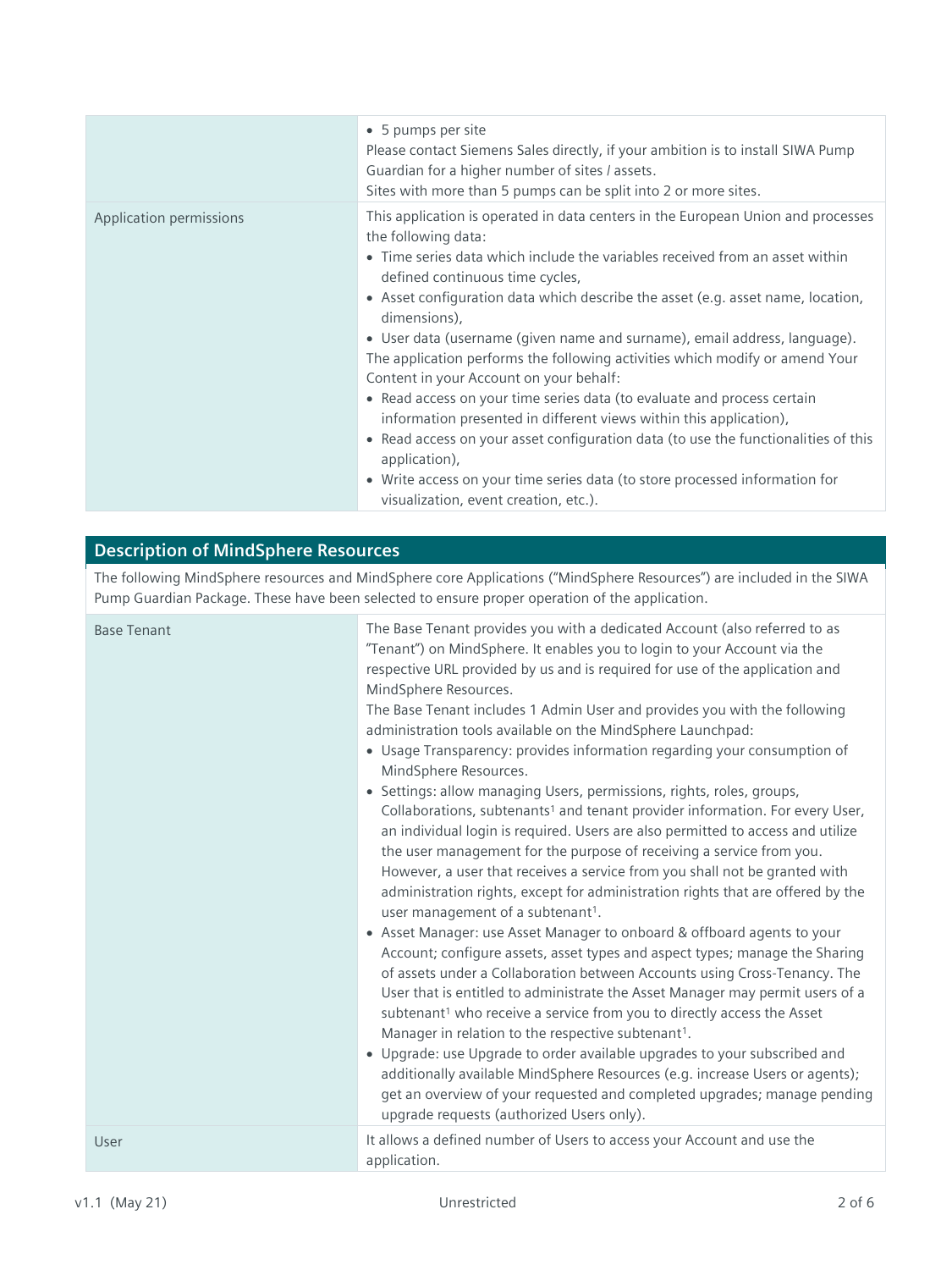| Agent                        | An agent is a software as part of a hardware device (e.g. MindConnect IoT2040)<br>or in the form of an application provided by Siemens or a Third Party which you<br>connect to your Account and which can ingest data into your Account and send<br>data to one or more asset instances.                                                                                                                                                                       |
|------------------------------|-----------------------------------------------------------------------------------------------------------------------------------------------------------------------------------------------------------------------------------------------------------------------------------------------------------------------------------------------------------------------------------------------------------------------------------------------------------------|
| Asset Type                   | Asset type describes the type of an asset (e.g. a generic motor) including one or<br>several attributes. An asset type is a template that describes the attributes of a<br>homogenous group of physical or logical assets, which is used for asset<br>modeling.<br>An asset type is a grouping of assets with common characteristics that<br>distinguish those assets as a group or class.                                                                      |
| Asset Instance               | Asset instance reflects a physical and/or logical device within your Account, e.g.<br>a specific power meter within a factory would be an asset instance. Each<br>instance belongs to an asset type.                                                                                                                                                                                                                                                            |
| Time Series Data Ingest Rate | Time series data ingest rate represents the rate at which the sensor data is<br>ingested into the Platform. Data ingest is based on number of assets, number of<br>variables per asset, size per variable including overhead, read cycle interval and<br>sending frequency. This depends on the size of the requests containing time<br>series sent from you to the Platform. Time series data ingest rate is restricted to a<br>maximum of 100 KB/s per asset. |
| Time Series Data Storage     | Time series data storage represents the total volume of time series data ingested<br>and stored in the Platform for an Account.                                                                                                                                                                                                                                                                                                                                 |
| Event                        | An event documents the occurrence of a defined situation (e.g. high pump<br>utilization detected).                                                                                                                                                                                                                                                                                                                                                              |
| Fleet Manager                | Fleet Manager allows you to display and monitor measured data and information<br>from your Assets at one central point.<br>The Specific Terms and Third Party Terms set out in the MindSphere<br>Supplemental Terms for Fleet Manager and Rules in Fleet Manager available on<br>www.mindsphere.io/terms apply.                                                                                                                                                 |

1) Please note that subtenants are not part of the SIWA Pump Guardian Package. Subtenants can be ordered separately for additional fees and can be used for OEM Services as described in the Specific Terms for MindAccess IoT Value Plan available on [www.mindsphere.io/terms.](http://www.mindsphere.io/terms) If you provide your customers with OEM Services, the Specific Terms for MindAccess IoT Value Plan available on [www.mindsphere.io/terms](http://www.mindsphere.io/terms) shall apply accordingly as if you had subscribed to a MindAccess IoT Value Plan.

## **SIWA Pump Guardian Package Overview**

Should the actual usage of your Package size repeatedly exceed one or more of the applicable limits below (e.g. the number of Users for your Package size), and should you not order the appropriate increase of usage capacities for an additional fee, we reserve the right to suspend the Service. Other contractual rights and remedies remain unaffected.

| <b>Base subscription</b>              | <b>Entry</b>           | <b>Small</b>             |
|---------------------------------------|------------------------|--------------------------|
| SIWA Pump Guardian application        |                        | ✓                        |
| Base Tenant <sup>1</sup>              | ✓                      | $\checkmark$             |
| <b>Users</b>                          | 3                      | 5                        |
| Agents                                | 10 (up to 10 sites)    | 50 (up to 50 sites)      |
| <b>Asset Types</b>                    | 3                      | 3                        |
| Asset Instances                       | 50<br>(up to 20 pumps) | 250<br>(up to 100 pumps) |
| Time Series Data Ingest Rate          | $2.3$ KB/s             | 11.1 KB/s                |
| Time Series Data Storage <sup>2</sup> | 66 GB                  | 328 GB                   |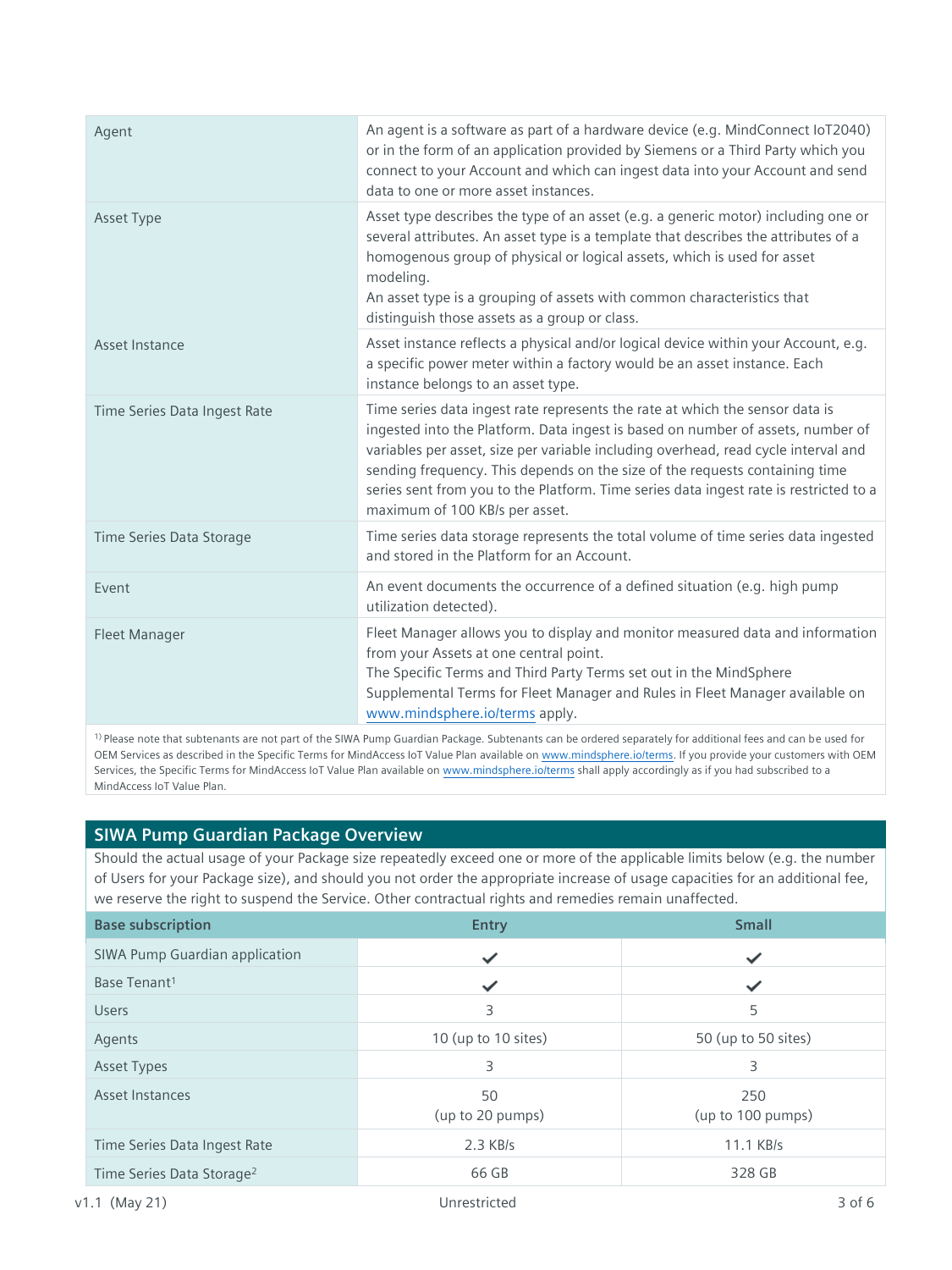| Events <sup>2</sup> | 54 000 | 270 000 |
|---------------------|--------|---------|
| Fleet Manager       |        |         |
| ___<br>.            |        |         |

**MindSphere Resources Upgrades**

You can use the Upgrade tool to add additional MindSphere Resources (e.g. increase Users, asset instances, asset types). For the Users and the Asset Instance Upgrade to take effect, additional onboarding tasks are required. Asset Type Upgrade will have no effect on application functionality.

1) You can decide if a Base Tenant shall be created and provisioned to you as part of your SIWA Pump Guardian Package base subscription or if the SIWA Pump Guardian Package (without a Base Tenant) shall be added to an existing Account (Base Tenant or MindAccess IoT Value Plan Account). A Package can only be added to an existing Account if the Account and Package are hosted in the same data center location. If you decide to add various Packages to one existing Account, please note the following: The MindSphere Resources included in the various Packages will be combined under one Account; it is your responsibility to allocate the MindSphere Resources to the various Packages according to your needs; the combination of MindSphere Resources under one Account may lead to technical limitations in their accessibility and should therefore not exceed the limits set out under

[https://sie.ag/MindSphere\\_TechnicalLimitationsforUsageofMindSphereServices;](https://sie.ag/MindSphere_TechnicalLimitationsforUsageofMindSphereServices)<sup>2)</sup> Time Series Data Storage and Event capacity displayed above will suffice for data collected in the 1st year. Accumulating data beyond 1 year will require purchasing of Time Series Storage and Event Upgrade.

| <b>Specific Terms</b>    |                                                                                                                                                                                                                                                                                                                                                                                                                                                                                                                                                                                                                                                                                                                                                                                                                                                                                                                                                                           |
|--------------------------|---------------------------------------------------------------------------------------------------------------------------------------------------------------------------------------------------------------------------------------------------------------------------------------------------------------------------------------------------------------------------------------------------------------------------------------------------------------------------------------------------------------------------------------------------------------------------------------------------------------------------------------------------------------------------------------------------------------------------------------------------------------------------------------------------------------------------------------------------------------------------------------------------------------------------------------------------------------------------|
| <b>Subscription Term</b> | The initial Subscription Term for SIWA Pump Guardian Package (Entry/Small) is<br>12 months. Following expiration of the preceding Subscription Term, the<br>subscription automatically renews with a Subscription Term of 12 months at the<br>then-current terms made available under www.mindsphere.io/terms, unless<br>either Party notifies the other Party at least 60 days prior to the then-current<br>expiration date that it has elected not to renew.                                                                                                                                                                                                                                                                                                                                                                                                                                                                                                            |
| Payment terms            | The subscription fee for SIWA Pump Guardian Package (Entry/Small) is charged<br>yearly in advance.                                                                                                                                                                                                                                                                                                                                                                                                                                                                                                                                                                                                                                                                                                                                                                                                                                                                        |
| Data center location     | Your Content processed by the MindSphere Resources is stored at rest in the<br>Area European Union as set out in the MindSphere Supplemental Terms<br>available on www.mindsphere.io/terms.                                                                                                                                                                                                                                                                                                                                                                                                                                                                                                                                                                                                                                                                                                                                                                               |
| Adaptation of fees       | During the Subscription Term, we may change or add new fees (collectively<br>referred to as "Fee Change") due to and to the extent required to reflect: (i)<br>changes in the quality or functionalities of the Service; (ii) material changes in<br>market conditions; (iii) general increases in wages or other employment costs;<br>and/or (iv) changes in procurement costs due to price changes made by our<br>suppliers, in each case to the extent that the changes affect our provision of the<br>agreed Service. We will notify you of any Fee Change at least 60 days in advance<br>of the effective date of the Fee Change.<br>The fees during any renewed Subscription Term will be the same as during the<br>immediately prior Subscription Term, unless we notify you of a Fee Change at<br>least 90 days prior to the end of the then-current Subscription Term, in which<br>case the communicated Fee Change will be effective upon subscription renewal. |
| Service Level Agreement  | The Monthly Uptime Percentage for the SIWA Pump Guardian Package is 90%.<br>Monthly Uptime Percentage is defined in the MindSphere Supplemental Terms<br>available on www.mindsphere.io/terms.                                                                                                                                                                                                                                                                                                                                                                                                                                                                                                                                                                                                                                                                                                                                                                            |
| Data use rights          | "Collected Data" means the following data collected by this application:<br>• Any data collected from sites (both process and device data),<br>• Processed data (KPIs, events, etc.),<br>• Log data (app log, system log) without personal data.<br>You acknowledge that Collected Data may include copies made by the<br>application from certain parts of Your Content for use in accordance with this<br>Product Sheet and Specific Terms.                                                                                                                                                                                                                                                                                                                                                                                                                                                                                                                             |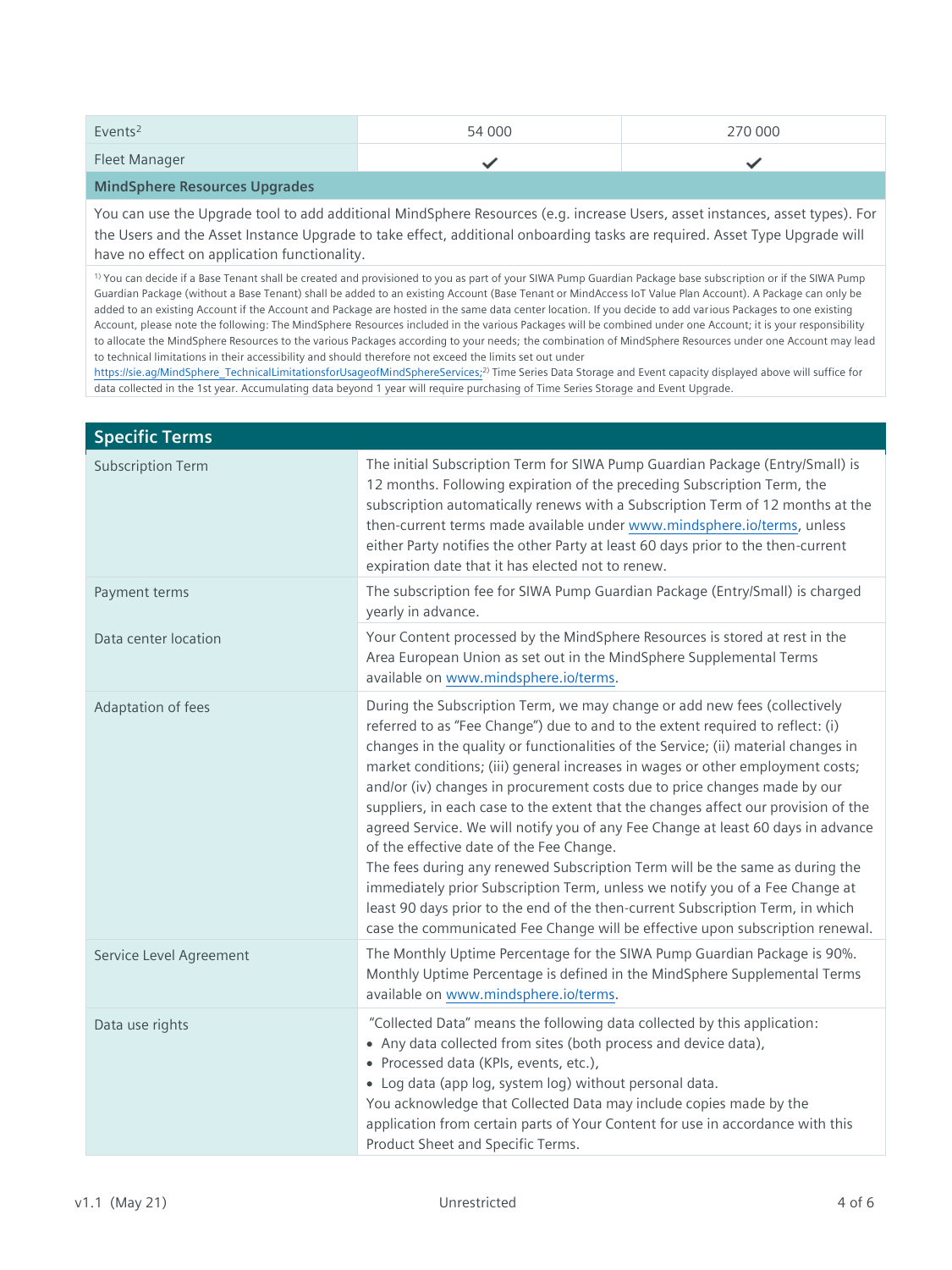|                                                           | During and after the Subscription Term, Siemens and its business partners may<br>use Collected Data for Siemens' internal purposes (e.g. development or<br>improvement of products or services). On an aggregated basis with other data<br>and in a form that does not identify you and your Users, Siemens shall own and<br>be free to make Collected Data publicly available to you and others (e.g. for<br>information and industry trends, benchmarking data). Use of Collected Data in<br>accordance with this Section will be at Siemens' risk.        |
|-----------------------------------------------------------|--------------------------------------------------------------------------------------------------------------------------------------------------------------------------------------------------------------------------------------------------------------------------------------------------------------------------------------------------------------------------------------------------------------------------------------------------------------------------------------------------------------------------------------------------------------|
| <b>Third Party Terms</b>                                  | The application contains Third Party services, including open source software,<br>commercial software, or software-related managed services, which are subject<br>to additional or different terms, license rights, or require certain notices by their<br>licensors, which we are obliged to pass on to you as your licensor and to which<br>you agree to abide ("Third Party Terms"). The Third Party Terms for SIWA Pump<br>Guardian application are made available via the following web link:<br>https://sie.ag/MindSphere-ThirdParty_SIWAPumpGuardian. |
| Confidential information                                  | For the avoidance of doubt, the data provided by Siemens or generated as part<br>of this Service constitutes our Confidential Information as this term is defined in<br>the MindSphere Master Agreement. This includes, but is not limited to:<br>• Rainfall data<br>• Events generated by the application                                                                                                                                                                                                                                                   |
| Changes to the Product Sheet and<br><b>Specific Terms</b> | We may update this document from time to time during a Subscription Term in<br>order to reflect any changes agreed with or imposing by our subcontractors<br>(including changes in open software license terms) or when we introduce new<br>MindSphere Resources, features, supplements, enhancements or capabilities<br>(e.g. that were not previously included with the subscription, but added for no<br>additional fee). Changes shall become binding upon release of a new version for<br>this document on www.mindsphere.io/terms.                     |
| Support                                                   | Support is available in English and German via email<br>SIWA_pump_guardian.support.industry@siemens.com.<br>Usual reaction times are 48 hours, from Monday to Friday - excluding national<br>and local holidays.                                                                                                                                                                                                                                                                                                                                             |

| <b>Export Control Regulations</b>                                       |   |  |
|-------------------------------------------------------------------------|---|--|
| Applicable for SIWA Pump Guardian application and MindSphere Resources. |   |  |
| Al                                                                      |   |  |
| <b>FCCN</b>                                                             | N |  |

| <b>Security Information</b> |                                                                                                                                                                                                                |
|-----------------------------|----------------------------------------------------------------------------------------------------------------------------------------------------------------------------------------------------------------|
| General                     | In order to protect plants, systems, machines and networks against cyber<br>threats, it is necessary that you implement and continuously maintain a holistic,<br>state-of-the-art industrial security concept. |
| Secure communication        | Data transmission will be done via HTTPS protocol from asset to your Account.                                                                                                                                  |
| Encryption standard         | TLS 1.2 for communication between Asset and Account is used.                                                                                                                                                   |